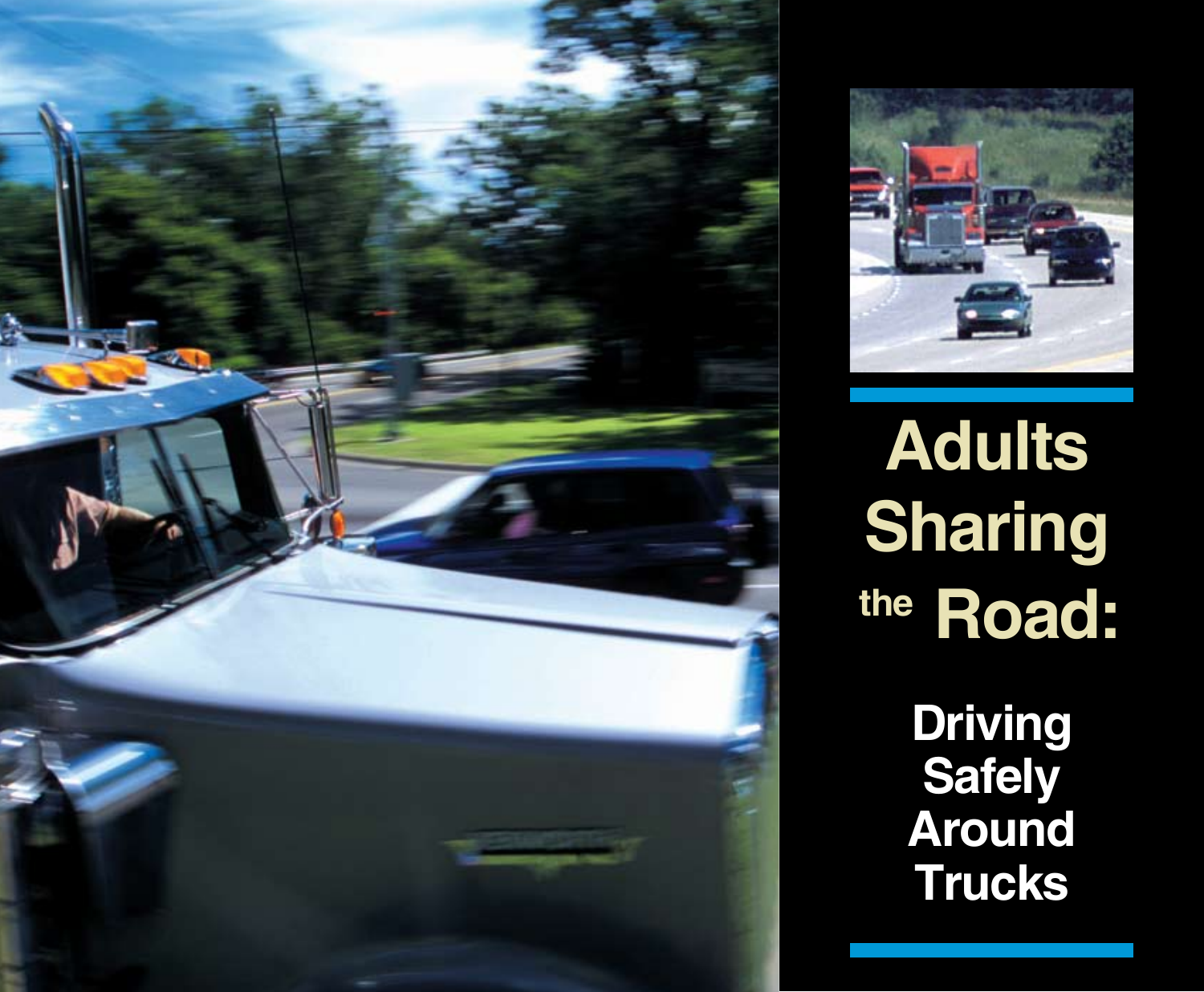**Sharing the Road: Driving Safely Around Trucks**

**DRIVING AROUND TRUCKS can be intimidating. They're very big and don't handle like cars. Once you understand the capabilities and limitations of trucks, you** 



**can more safely share the road with them. It's important to remember that because commercial vehicles are larger and heavier than cars, they can't slow down or speed up as quickly. They also need more space to complete turns.**

**This booklet has been designed to teach drivers what they need to know when driving around large trucks. Once you understand a few simple rules, you'll be ready to react to situations around trucks.**

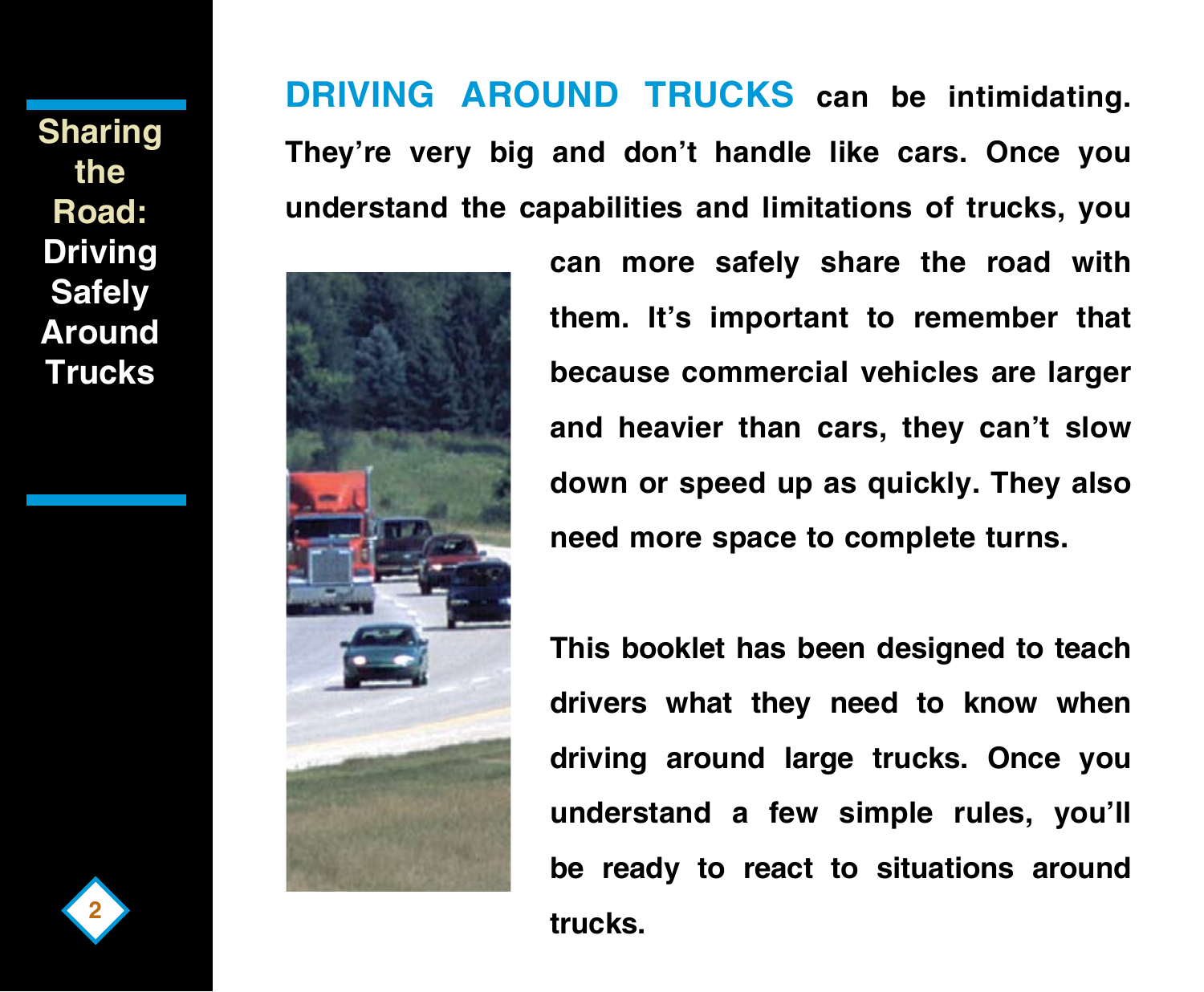



### **COVERED INSIDE:**

- **Left Turns**
- **Blind Spots & No Zones**
- **Wide Right Turns**
- **Merging**
- **Exiting**

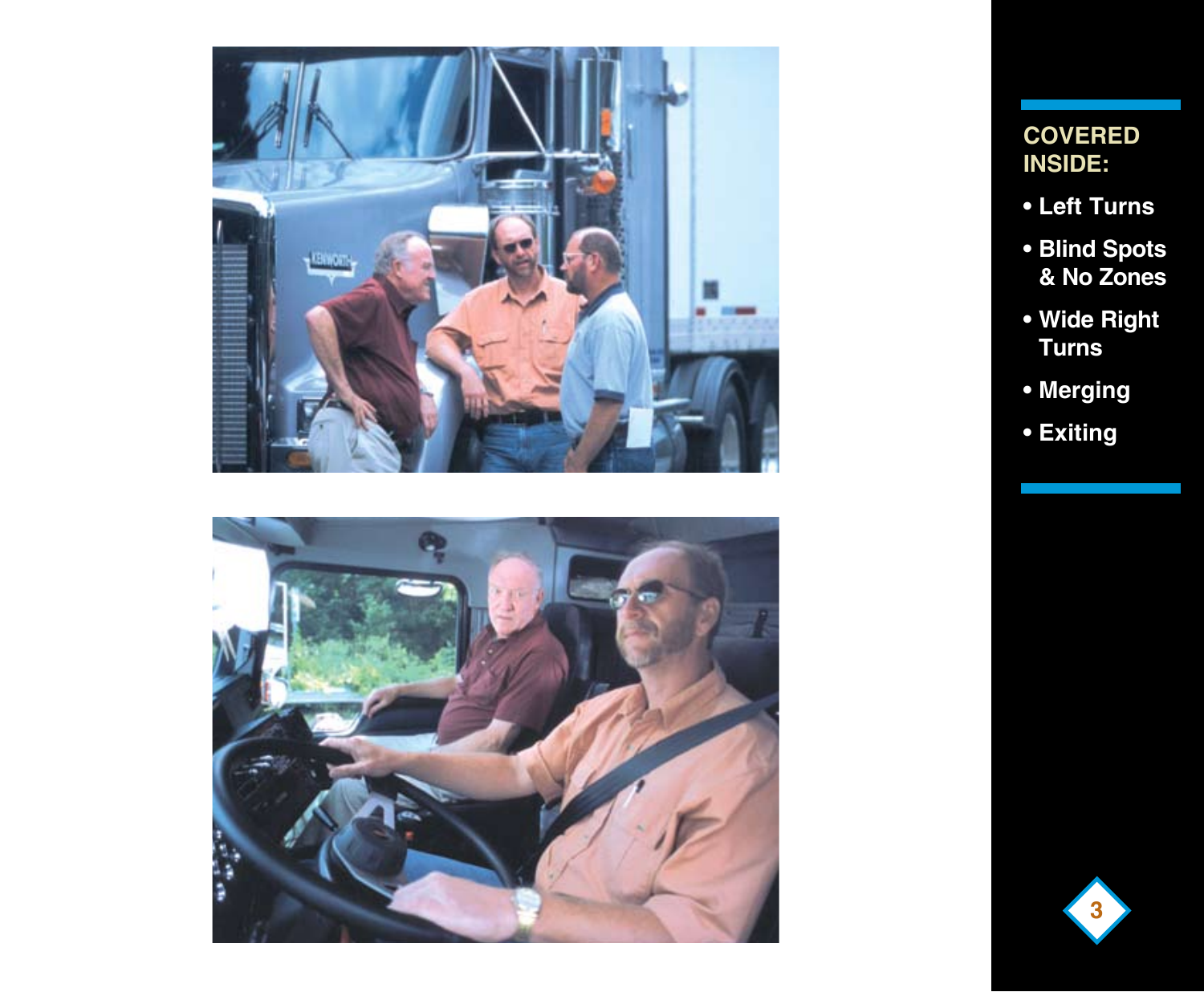### **Left Turn**

**IF YOU ARE THE FIRST VEHICLE to arrive at an intersection with a traffic signal or stop sign, stay behind the white stopping line. Trucks need the space in front of the line to safely complete turns.**



### **THE WRONG WAY**



**WRONG: Your car should NOT be over the white stopping line.** 



**The truck WON'T have enough space to complete a safe turn. Your car may collide with the truck.**

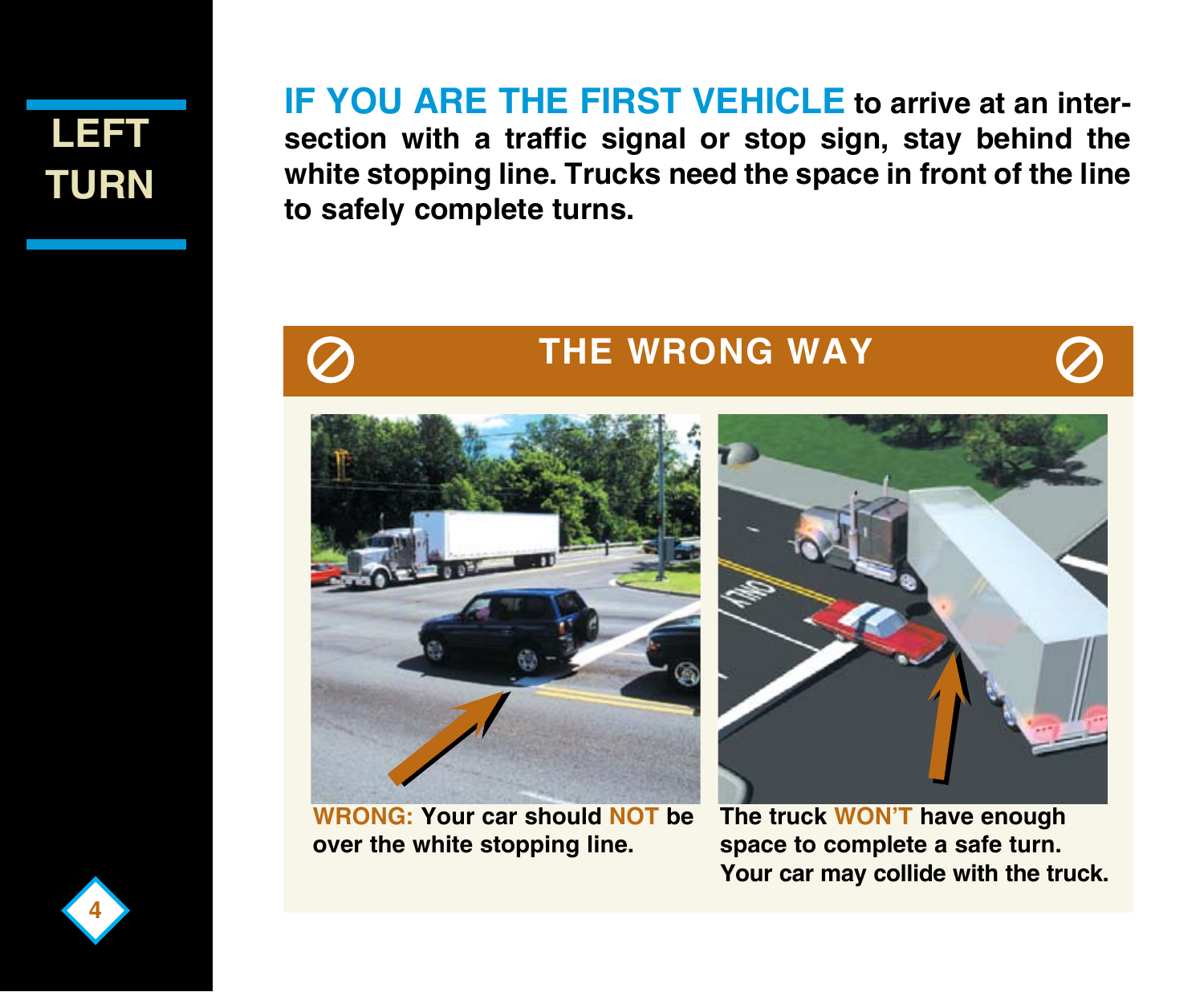# **LEFT TURN**

**Left Turn**

### **! THE RIGHT WAY !**



**RIGHT: Stop behind the white stopping line.**



**This allows the truck to have enough room to make a safe left turn.**

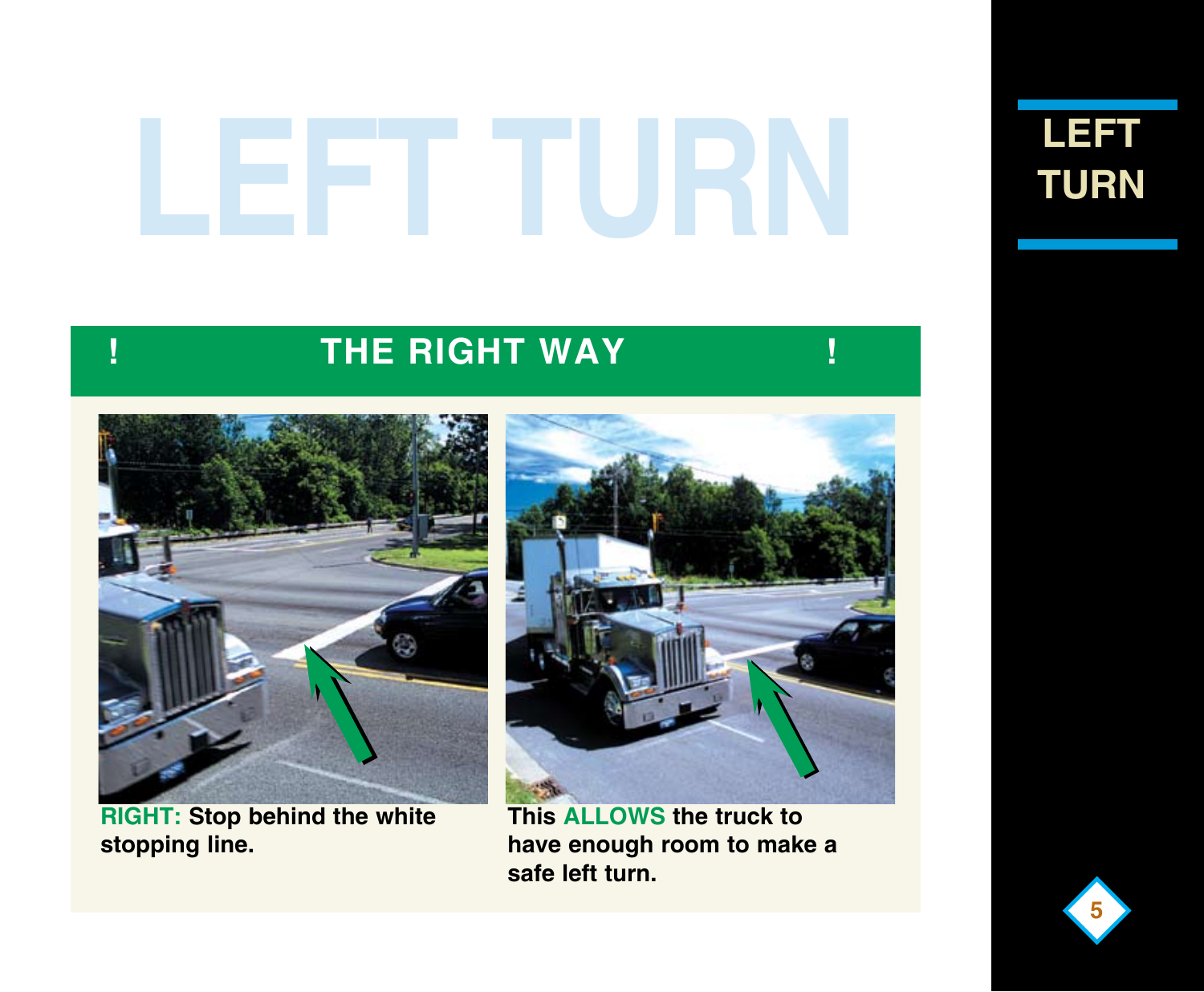**Blind Spots and No Zones** **TRUCK DRIVERS are unable to see your vehicle in blind spots. Stay out of these "no zones" whenever possible and move through them quickly when necessary.** 

### **BLIND SPOTS**

**A truck has four blind spots that you should avoid when possible:**

- **Left side**
- **Right side**
- **Front**
- **Back**



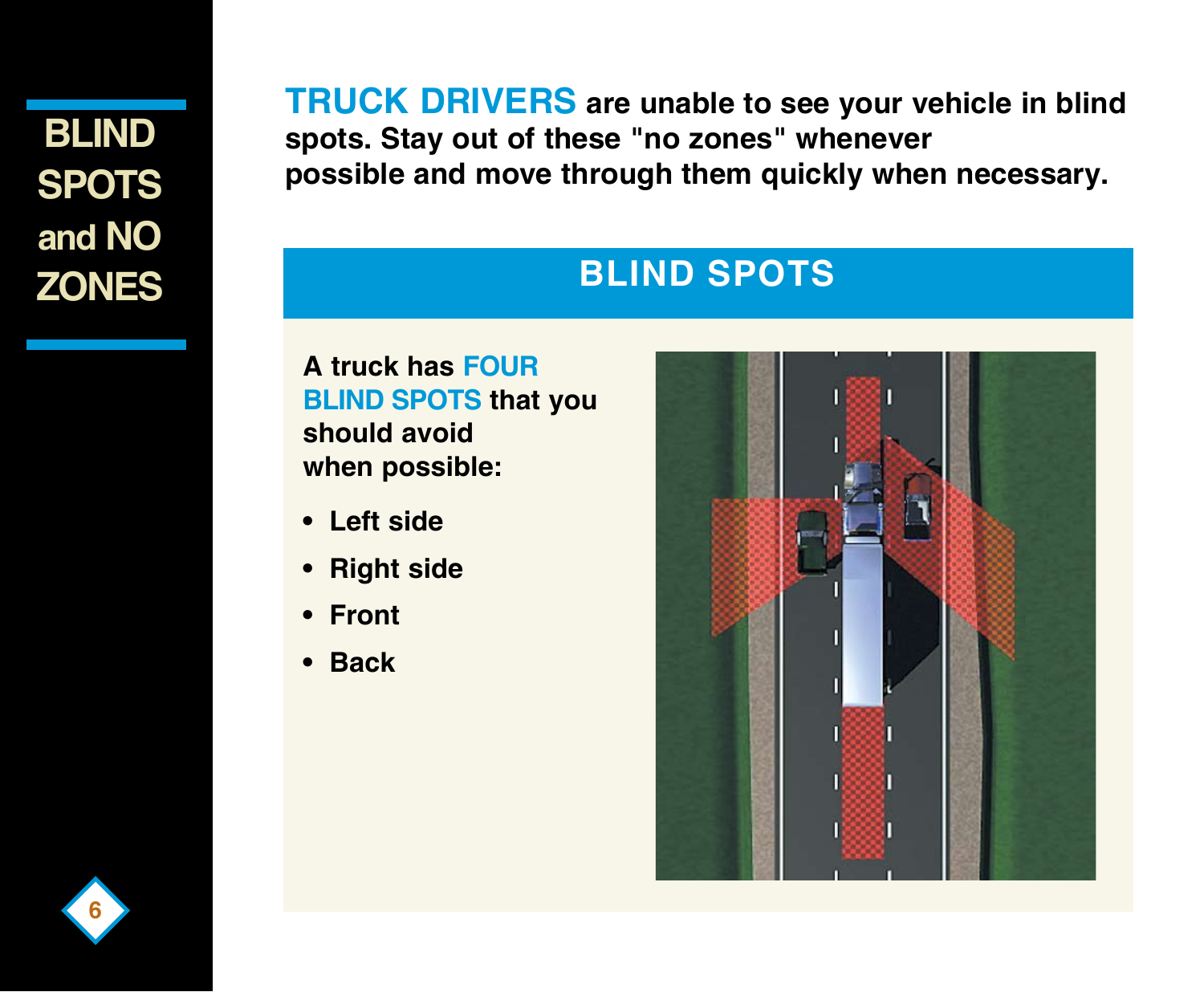### **NO ZONE**

### **If you can't see the truck driver in his mirrors, HE can't see you.**



**Blind Spots and No Zones**

**7**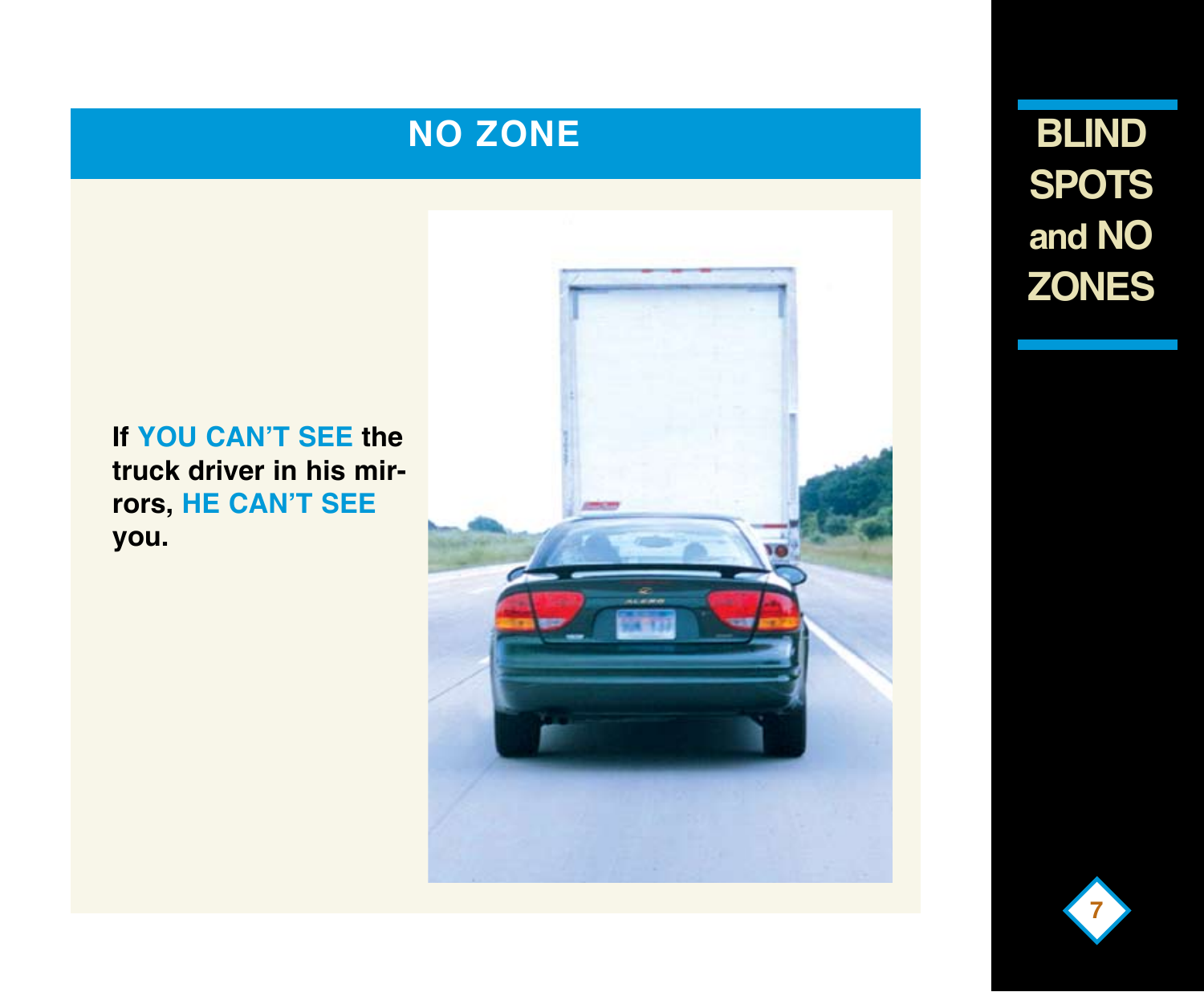**Trucks make wide right turns. When approaching an intersection, check for turn signals and the position of the truck. If a truck driver indicates a right turn, stay back.** 

**Don't try to squeeze by on the right.**





### **THE WRONG WAY**



**WRONG: Do NOT sneak into the right lane next to the truck. The truck needs to swing wide to avoid running over the curb or hitting a lightpole.**



**A truck DOES NOT have enough space to complete a safe right turn when a car sneaks up into the right lane. A collision may result.**

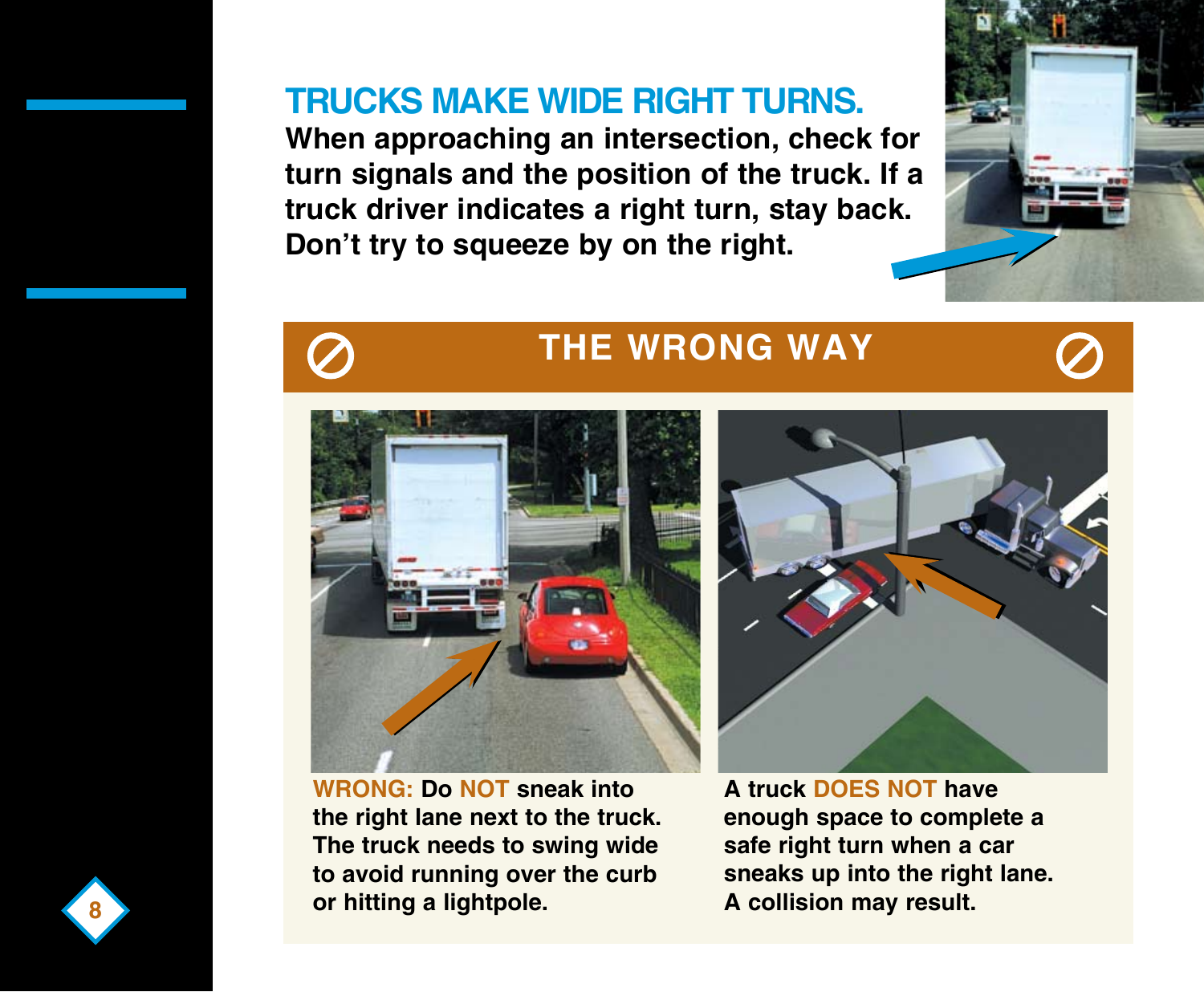## **WIDE RIGHT TURN**

### **! THE RIGHT WAY !**



**RIGHT: Stay back behind the truck.**

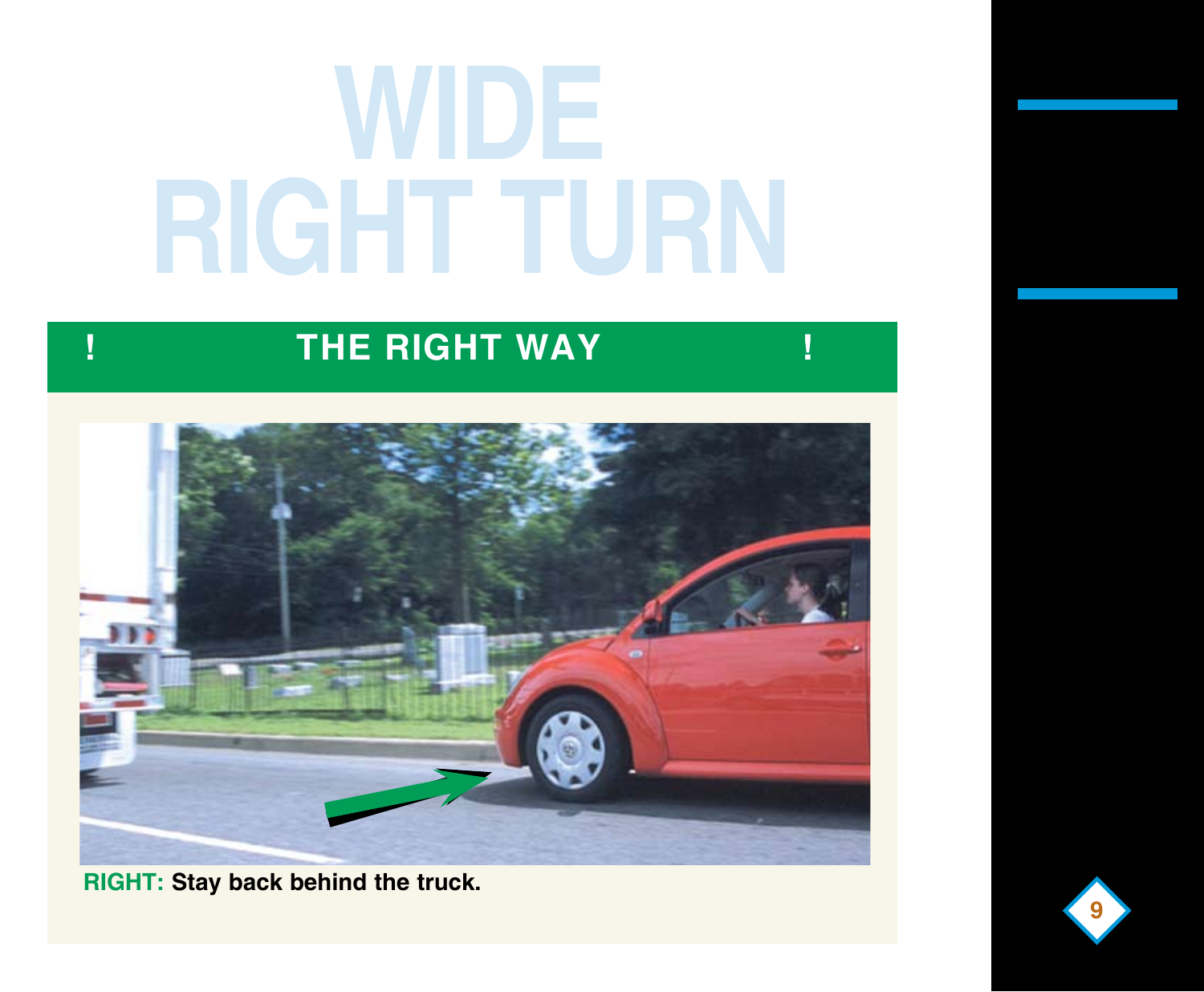**WHEN MERGING INTO TRAFFIC, pick your spot and go. Move with the flow of traffic as closely as possible.**



**WRONG: Don't make the mistake of not giving the truck enough room when merging into traffic. This can cause a collision.**

**RIGHT: Pick your spot and go. Trucks can't slow down or accelerate as quickly as cars. Give them and yourself plenty of room.**

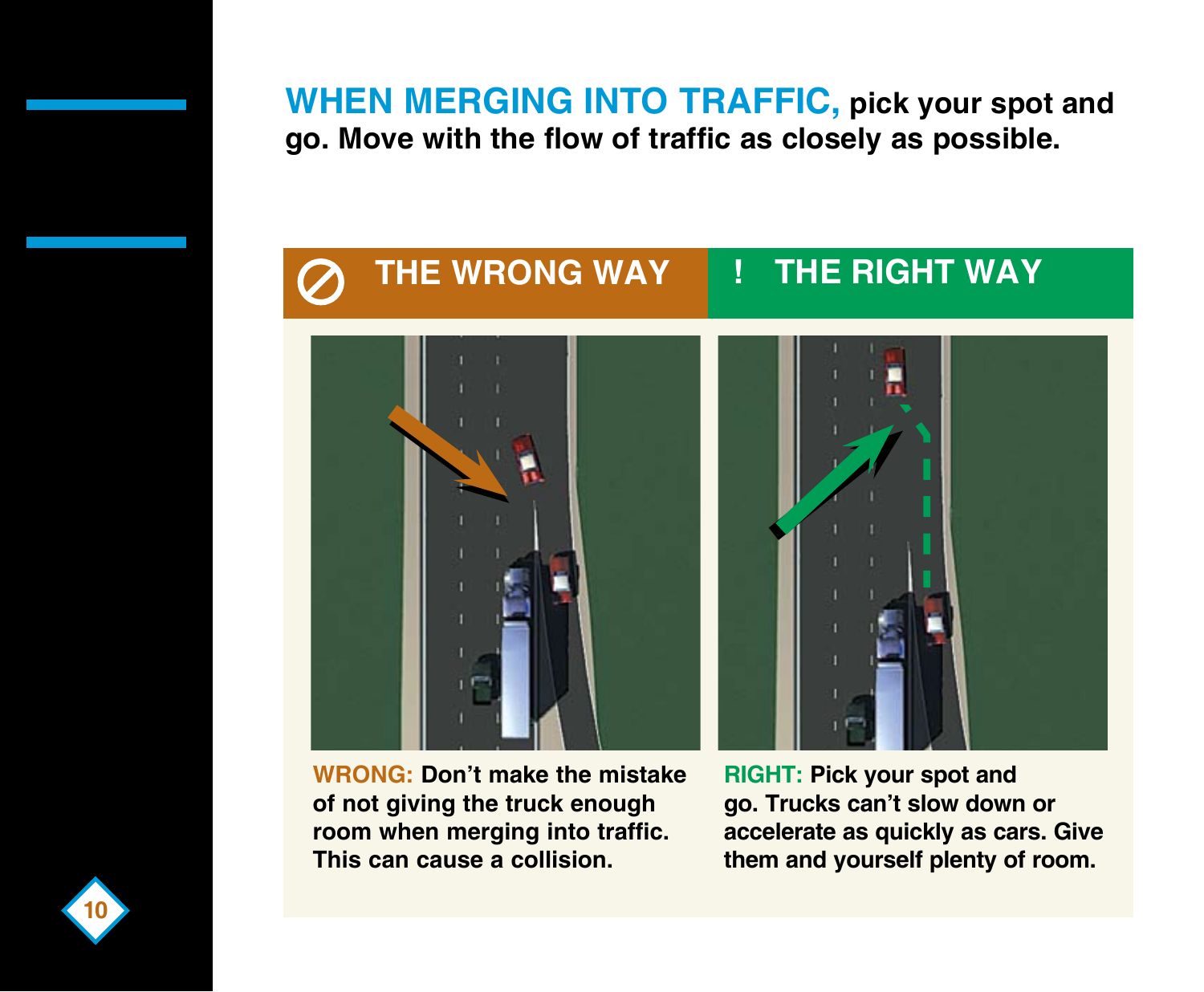**WHEN EXITING, leave space between you and the vehicle behind you. Plan your move early and always signal your intentions as soon as possible.**



**WRONG: Don't make the mistake of not giving the truck enough room when exiting the expressway. This can cause a collision.**

**RIGHT: Give trucks plenty of room when you are exiting the expressway. They can't slow down as quickly as cars.**